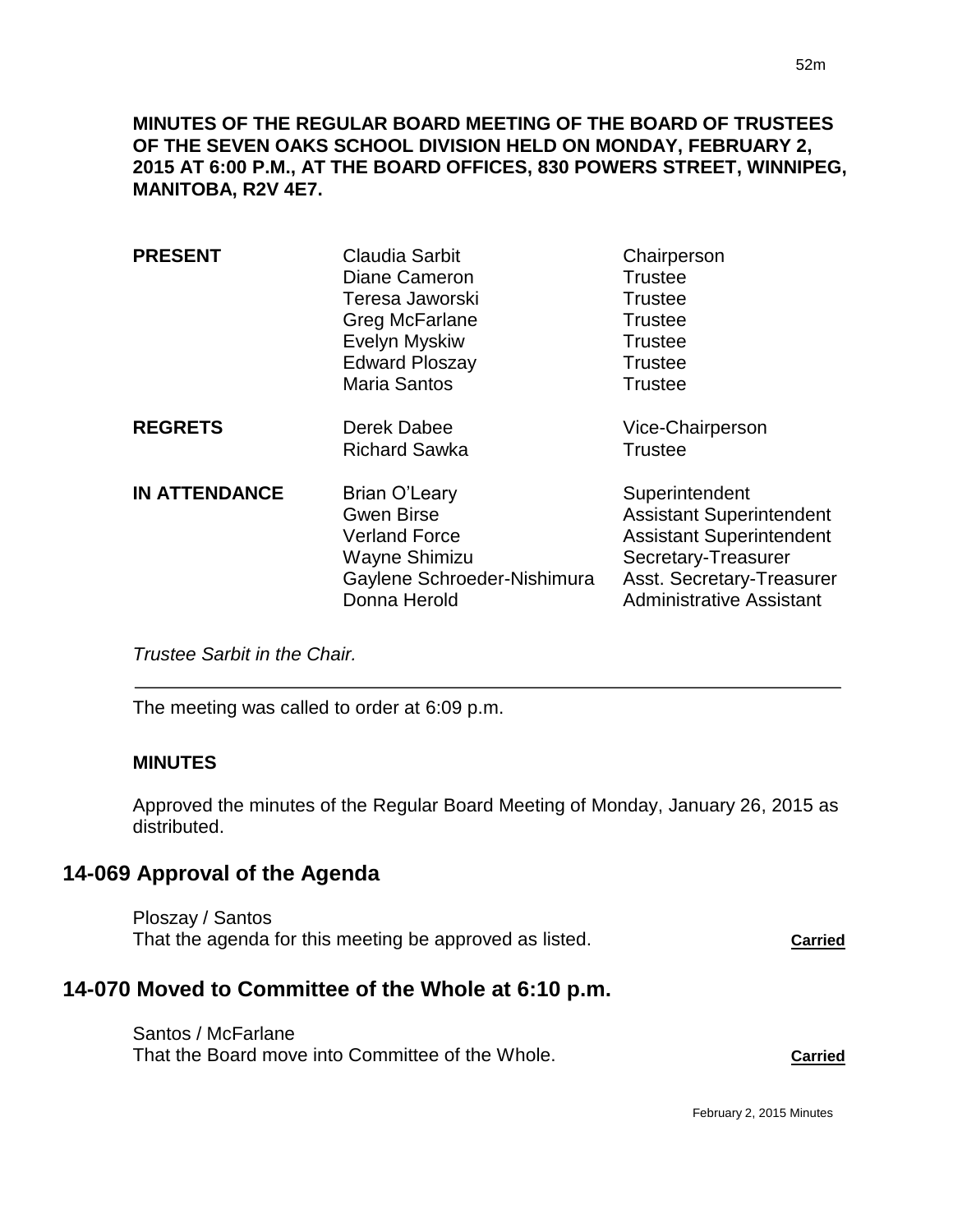*Trustee Myskiw in the Chair.*

### **SUPERINTENDENTS' PERSONNEL REPORT**

## **14-071 Superintendents' Personnel Report**

Jaworski / McFarlane That the Superintendents' Personnel Report be ratified. **Carried**

#### TEACHER APPOINTMENTS

Kim Cao was appointed to a part-time (.67) Limited Teacher-General (Term) contract effective February 2, 2015 to June 30, 2015.

Laura Rawluk was appointed to a full-time (1.00) Limited Teacher-General (Term) contract effective January 5, 2015 to March 13, 2015.

#### SUBSTITUTE TEACHER APPOINTMENTS

The following teachers were appointed to Substitute Teacher contracts effective the 2014-2015 school year:

Ralph Abetria **National Abetria** Samantha Porco Amey Ogidan **Jennifer Pasternak** 

### EDUCATIONAL ASSISTANT RETIREMENT

Sonny Anderson gave notice of intent to retire effective June 30, 2015.

#### SECRETARY-CLERICAL RETIREMENT

Delores Luschinski gave notice of intent to retire effective June 30, 2015.

### **SUPERINTENDENTS' REPORT**

The following matters were received as information:

- **Personnel Matters.**
- 2015-2016 Budget Update.
- Dial-A-Live Complex.

# **14-072 Transportation Fees for 2015-2016**

#### Ploszay / Santos

That the 2015-22016 Transportation Fees for non-eligible students be as follows: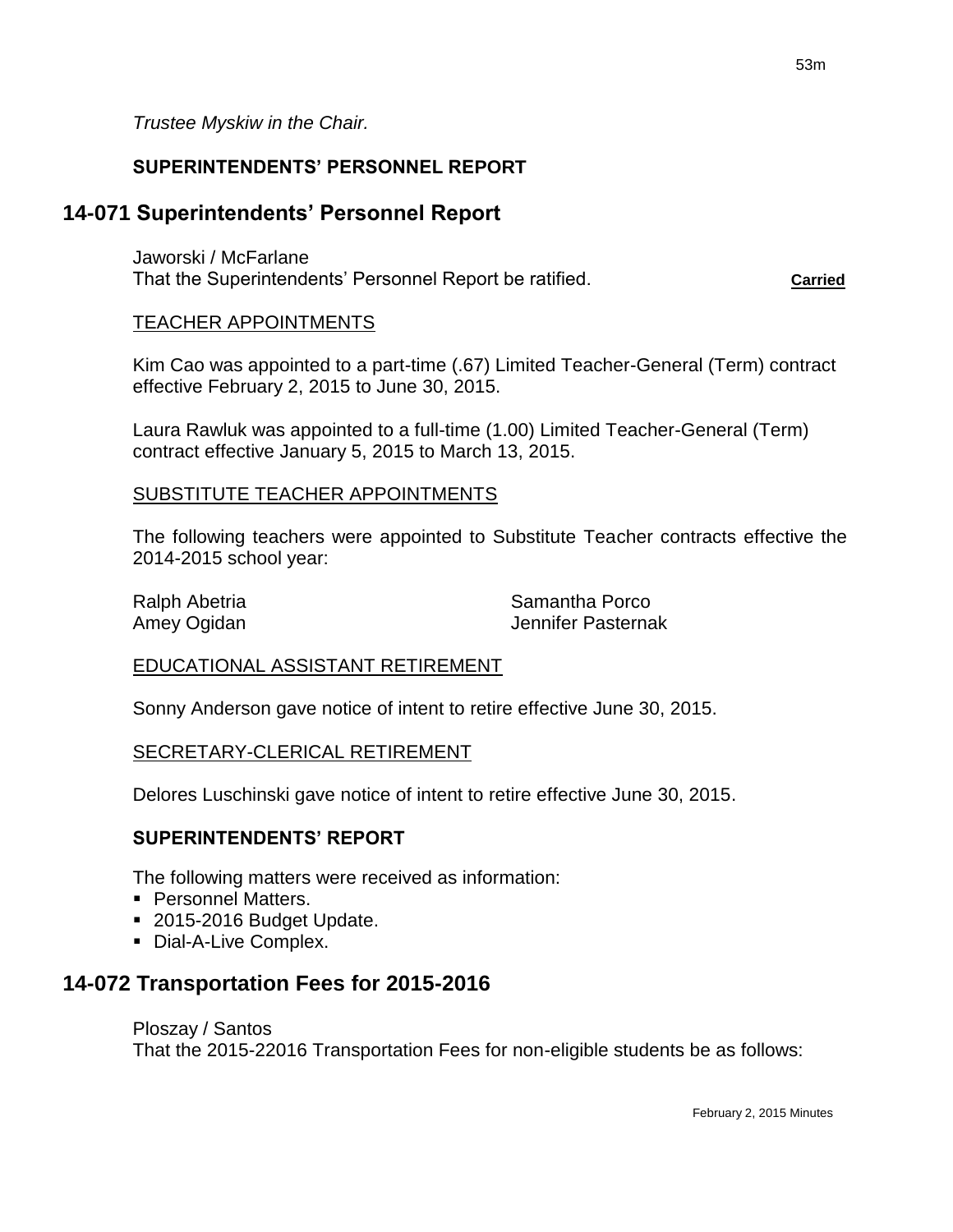- \$ 475.00 for Grade K-5 students.
- \$ 535.00 for Grade 6-8 students.
- \$ 604.50 for Grade 9-12 students.

That the fee for families with more than one child, Kindergarten to Grade 8, riding the bus be reduced by \$100 for the second child and that the maximum family fees be set as follows:

- \$ 850.00 for two or more K Grade 5.
- \$ 910.00 for one K Grade 5 and one Grades 6-8.
- \$ 970.00 for two or more Grades 6-8.
- \$ 979.50 for one K Grade 5 and one Grades 9-12.
- \$1,039.50 for one Grades 6-8 and one Grades 9-12.
- \$1,209.00 for two or more Grades 9-12. **Carried**

# **14-073 MSBA Provincial Election**

#### McFarlane / Santos

That the Board endorse the nomination of Trustee Evelyn Myskiw for the position of Director, Region 5 on the Manitoba School Boards Association Provincial Executive in the upcoming by-election. **Carried**

*Trustee Sarbit in the Chair.*

# **14-074 Residential Development in Precinct E**

#### Cameron / Myskiw

That the Board request that the City of Winnipeg amend the development proposal by Genstar for Precinct E to include sidewalks and walking paths throughout the development and greenspace that is central and developed. **Carried**

# **14-075 General Contractor – École Rivière-Rouge**

#### Ploszay / Jaworski

That the Board request the approval of the Public Schools Finance Board to approve Parkwest Projects' Ltd. as the successful general contractor of École Rivière-Rouge on the basis of low bid, \$15,895,000 and accept the following separate price, commons aquarium \$7,670 and the following alternate prices, two-way display case \$9,000 and typical classroom doors \$2,545. **Carried**

### **14-076 Consent Agenda**

McFarlane / Santos That the Consent Agenda be approved. **Carried**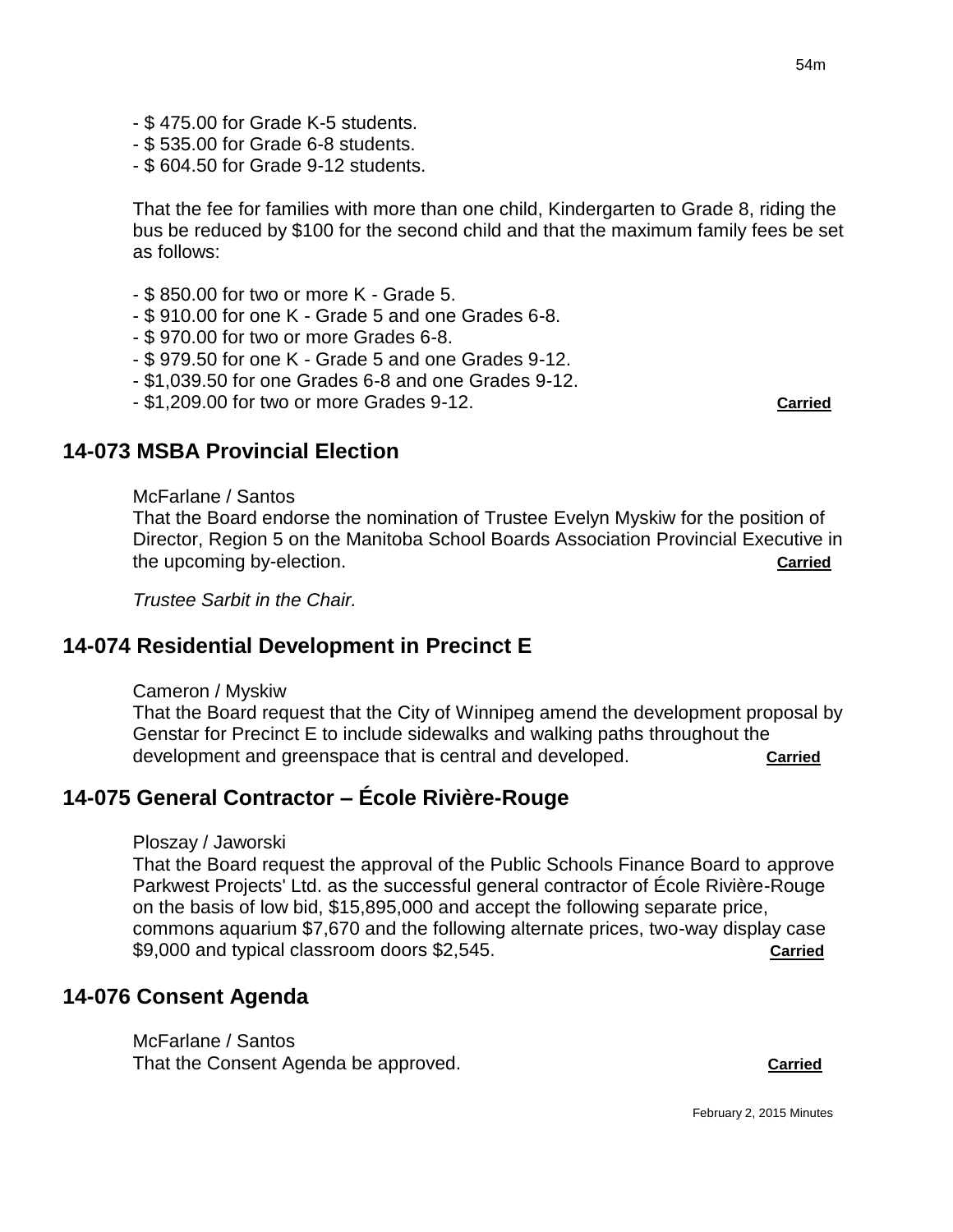#### **CONSENT AGENDA**

#### Stantec Consulting Invoice No. 924803

That Invoice No. 924803 for the Garden City Collegiate East Wall/Roof Replacement project in the amount of \$9,260.06 be paid to Stantec Consulting.

Number Ten Architectural Group Invoice No. 14075

That Invoice No. 14075 for the Maples Collegiate Commons Addition project in the amount of \$2,334.07 be paid to Number Ten Architectural Group.

Andrea Lawson, Project Leader, Public Schools Finance Board Authorization to purchase land in Precinct E.

### **POLICY COMMITTEE**

## **14-077 Policy GCDAN – Educational Assistant II (Special Needs)**

Ploszay / McFarlane That revised Policy GCDAN - Educational Assistant II (Special Needs) be approved for inclusion in the Policy Manual. **Carried**

## **14-078 Policy GCDAK – Educational Assistant I (Regular)**

Ploszay / McFarlane

That revised Policy GCDAK - Educational Assistant I (Regular) be approved for inclusion in the Policy Manual. **Carried**

# **14-079 Policy GCDAJ – Educational Assistant (Bus)**

Ploszay / McFarlane That revised Policy GCDAJ - Educational Assistant (Bus) be approved for inclusion in the Policy Manual. **Carried**

# **14-080 Policy GBRAA – Smoke-Free Environment**

Ploszay / McFarlane That revised Policy GBRAA - Smoke-Free Environment be approved for inclusion in the Policy Manual. **Carried**

# **14-081 Policy JA – Safe Learning Environment for LGBTTQ Students**

#### Ploszay / McFarlane

That revised Policy JA - Safe Learning Environment for LGBTTQ Students be approved for inclusion in the Policy Manual. **Carried**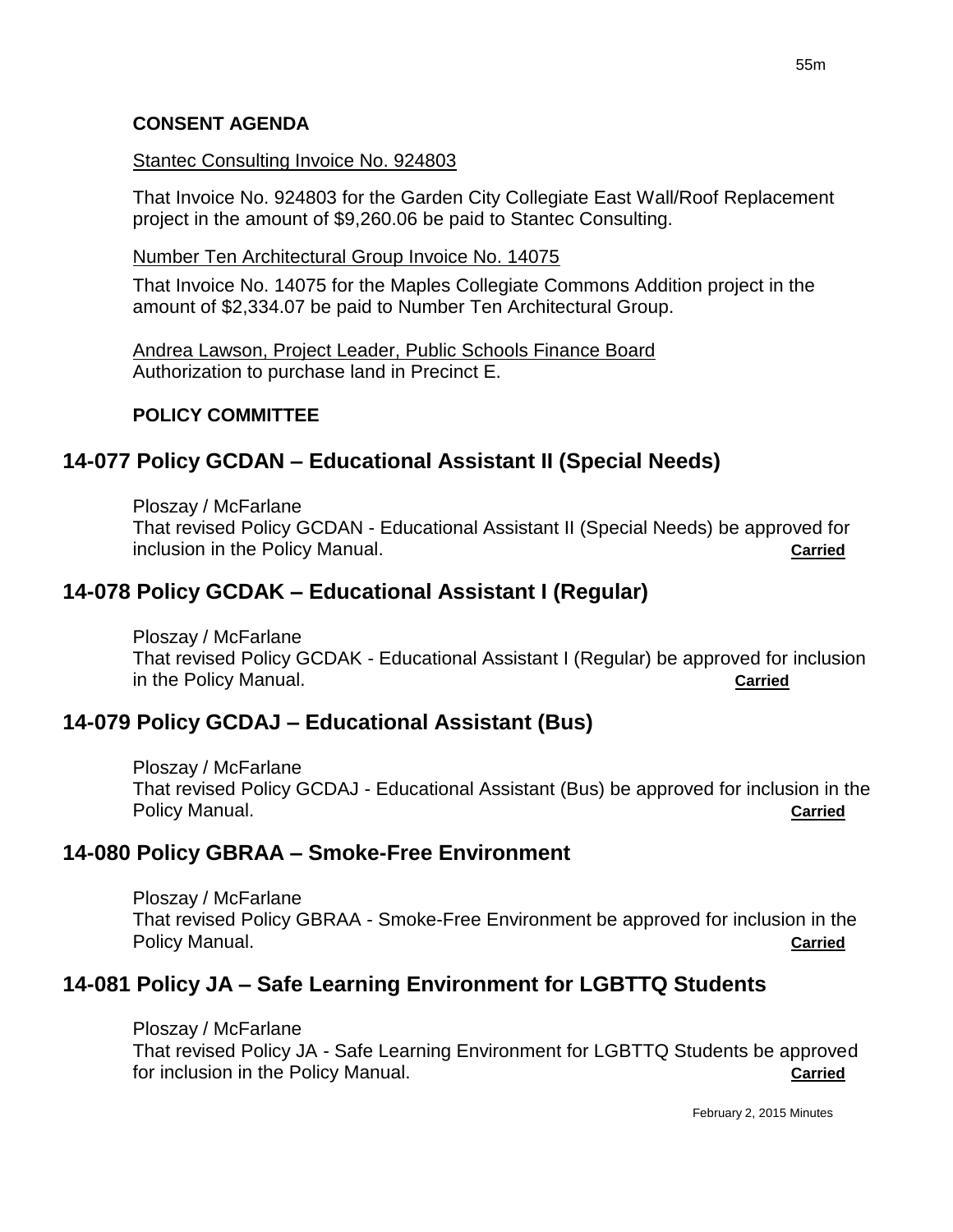Ploszay / McFarlane That revised Policy GBM - Teacher Mobility be approved for inclusion in the Policy Manual. **Carried**

# **14-083 Policy GBRH – Professional Leaves and Absences**

Ploszay / McFarlane That Policy GBRH - Professional Leaves and Absences be approved for deletion from the Policy Manual. **Carried**

### **INFORMATION ITEM**

Trustee Cameron informed the Board about the upcoming Batten Disease Hope Walk – "Compassion is Contagious" which will take place in Kildonan Park.

## **CONFERENCE REPORTS**

Karen Sansregret, Speech and Language Pathologist, ECSS. IRA Conference, May 10 to 12, 2014 - New Orleans, Louisiana.

Cari Satran, Teacher, École Leila North. Holistic Teaching and Learning Conference, September 19 to 21, 2014 - Oregon.

Gary Milne, Teacher, Maples Collegiate. National Youth-At-Risk Conference, November 6 to 8, 2014 - Las Vegas, Nevada.

Jamil Mian, Teacher, École Leila North. New York State School Counsellor Association, October 31 to November 1, 2014.

Vern Zatwarnicki, Teacher, Maples Collegiate. National Youth-At-Risk Conference, November 6 to 8, 2014 - Las Vegas, Nevada.

Carrie Lundy, Teacher, Governor Semple School. National Council of Teachers of English, November 20 to 24, 2014 - Washington, D.C.

# **CORRESPONDENCE**

- MHSAA Trustee Summit. Wednesday, April 22, 9:00 a.m. to 3:00 p.m., Shrine Centre. Request two Trustees and a Senior Administrator from each Division attend.
- Nikolaus Lukas. Notice of Change of Date in Offer to Purchase dated December 14, 2014(Land in Precinct E).
- **MSBA ebulletin January 28, 2015.**